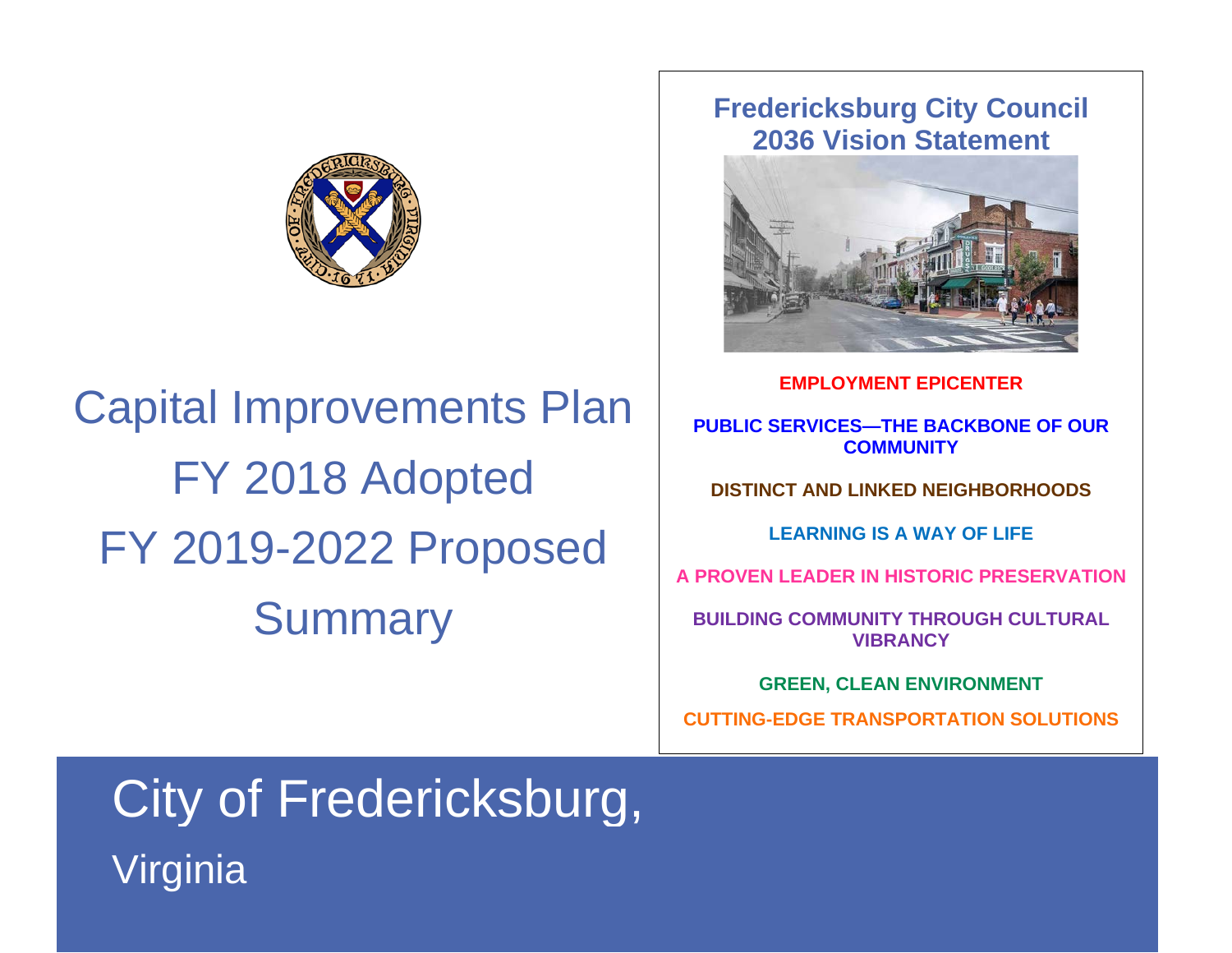## Capital Improvement Plan Summary – Table of Contents

| 5 |
|---|
|   |

| 10 |
|----|
|    |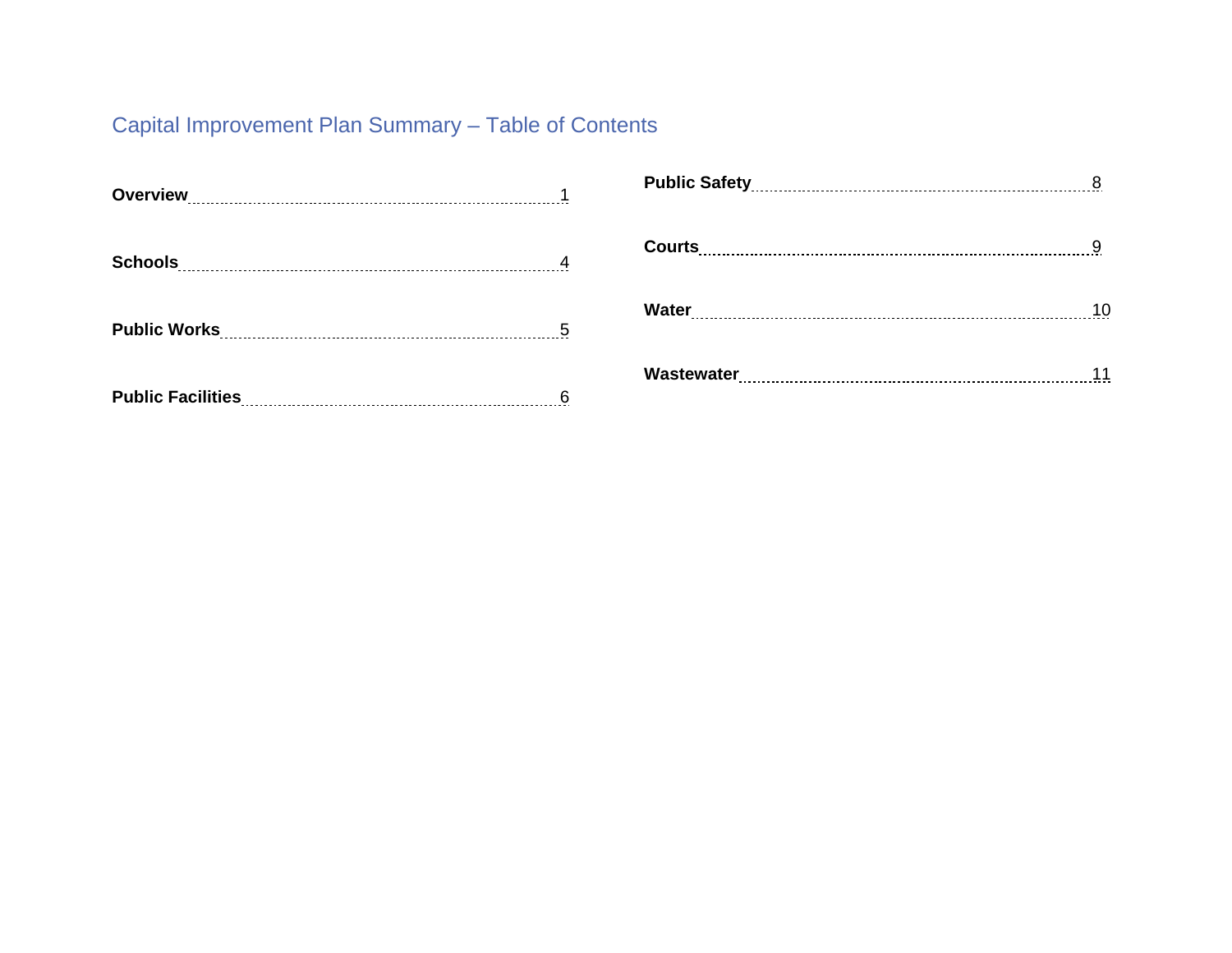| <b>Capital Improvement Plan</b><br>FY 2018 - FY 2022          | <b>Bond</b><br>Funded | FY 2018     | FY 2019            | FY 2020     | <b>FY 2021</b> | <b>FY 2022</b> | <b>TOTAL</b><br>FY 2018-22 | <b>FY 20XX</b>  |
|---------------------------------------------------------------|-----------------------|-------------|--------------------|-------------|----------------|----------------|----------------------------|-----------------|
| <b>SCHOOLS</b>                                                |                       |             |                    |             |                |                |                            |                 |
|                                                               |                       |             |                    |             |                |                |                            |                 |
| <b>School Buses</b>                                           |                       | 210,000     | 210,000            | 215,000     | 215,000        | 215,000        | 1,065,000                  | Ongoing         |
| <b>Computer Technology</b>                                    |                       | 200,000     | 450,000            | 400,000     | 400,000        | 400,000        | 1,850,000                  | Ongoing         |
| Carpets                                                       |                       | 25,000      | 30,000             | 35,000      | 30,000         | 30,000         | 150,000                    | Ongoing         |
| Roof                                                          |                       | 25,000      | 20,000             | 15,000      | 25,000         | 25,000         | 110,000                    | Ongoing         |
| <b>Equipment Replacement</b>                                  |                       | 50,000      | 50,000             | 50,000      | 50,000         | 50,000         | 250,000                    | Ongoing         |
| New School Bus Lot Lease                                      |                       | 105,000     | 108,000            | 112,000     | 115,000        | 115,000        | 555,000                    | Ongoing         |
| Hugh Mercer RTU Replacement                                   |                       | 100,000     | 105,000            | 110,000     | 110,000        |                | 425,000                    |                 |
| W-G Roof Replacement                                          | <b>Yes</b>            | 1,300,000   |                    |             |                |                | 1,300,000                  |                 |
| James Monroe Track Conditioning                               |                       |             |                    | 75,000      |                |                | 75,000                     |                 |
| New Elementary School                                         | <b>Yes</b>            |             |                    |             | 1,468,110      | 32,000,000     | 33,468,110                 | 750,000         |
| <b>High School Expansion</b>                                  | <b>Yes</b>            |             |                    |             |                |                |                            | 15,000,000      |
| Total                                                         |                       | 2,015,000   | 973,000            | 1,012,000   | 2,413,110      | 32,835,000     | 39,248,110                 | 15,750,000      |
| <b>PUBLIC WORKS CAPITAL</b>                                   |                       |             |                    |             |                |                |                            |                 |
| Arterial traffic signage replacement                          |                       |             | 480,000            |             |                |                | 480,000                    |                 |
| <b>Asphalt &amp; Concrete Repairs</b>                         |                       | \$1,791,861 | - \$<br>800,000 \$ | 800,000     | -\$<br>800,000 | -\$<br>800,000 | 4,991,861                  | Ongoing         |
| Bridge Repair - Jeff Davis Highway Bypass over Route 3        |                       |             |                    |             |                |                |                            | 7,875,000       |
| Bridge Replacement - U.S. Route 1 over Canal (no local money) |                       |             |                    |             |                |                |                            |                 |
| Confederate & City Cemetery Improvements                      |                       |             | 60,000             |             |                |                | 60,000                     |                 |
| <b>Culvert Replacement</b>                                    |                       | 125,000     | 75,000             | 75,000      | 75,000         | 200,000        | 550,000                    | Ongoing         |
| Downtown Streetscape Renovations                              |                       | 1,300,000   |                    |             |                |                | 1,300,000                  |                 |
| Fall Hill Avenue Street Lights (Canal to I-95) (100% local)   |                       | 250,000     |                    |             |                |                | 250,000                    |                 |
| Fall Hill Avenue/Noble Way Traffic Signal                     |                       | 300,000     |                    |             |                |                | 300,000                    |                 |
| Gateway/Way finding Project                                   |                       |             | 80,000             | 80,000      | 80,000         | 80,000         | 320,000                    |                 |
| Lafayette Blvd Pedestrian Safety & Kenmore Roundabout         |                       |             | 120,000            | 480,000     | 1,009,000      | 1,354,000      | 2,963,000                  | 1,637,000       |
| Pathway Improvements (Idelwild Connector & Embry Dam Trail)   |                       |             | 75,000             |             |                |                | 75,000                     | 540,000         |
| <b>Riverfront Park</b>                                        | <b>Yes</b>            | 5,000,000   |                    |             |                |                | 5,000,000                  |                 |
| Route 3 Signal Optimization                                   |                       | 147,000     | 222,000            | 417,000     | 261,000        |                | 1,047,000                  |                 |
| Salt Storage Facility                                         | <b>Yes</b>            | 367,500     |                    |             |                |                | 367,500                    |                 |
| Stormwater Management Projects                                |                       | 200,000     |                    | $\sim$      |                |                | 200,000                    | <b>TBD</b>      |
| Traffic Signal Conversion to Flashing Amber Left Turns        |                       | $\sim$      |                    | 450,000     |                | $\sim$         | 450,000                    |                 |
| <b>Traffic Signal Modernization</b>                           |                       |             | 280,000            | 280,000     | 280,000        | 280,000        | 1,120,000                  |                 |
| VCR Trail Bridge (Area 3 to Area 4) (100% Federal/State)      |                       | 20,000      |                    | 140,000     |                |                | 160,000                    |                 |
| <b>Wheeled Refuse Carts</b>                                   |                       |             |                    |             |                | 1,320,000      | 1,320,000                  |                 |
| <b>Total</b>                                                  |                       | \$9,501,361 | \$2,192,000        | \$2,722,000 | \$2,505,000    | \$4,034,000    | \$20,954,361               | 10,052,000<br>S |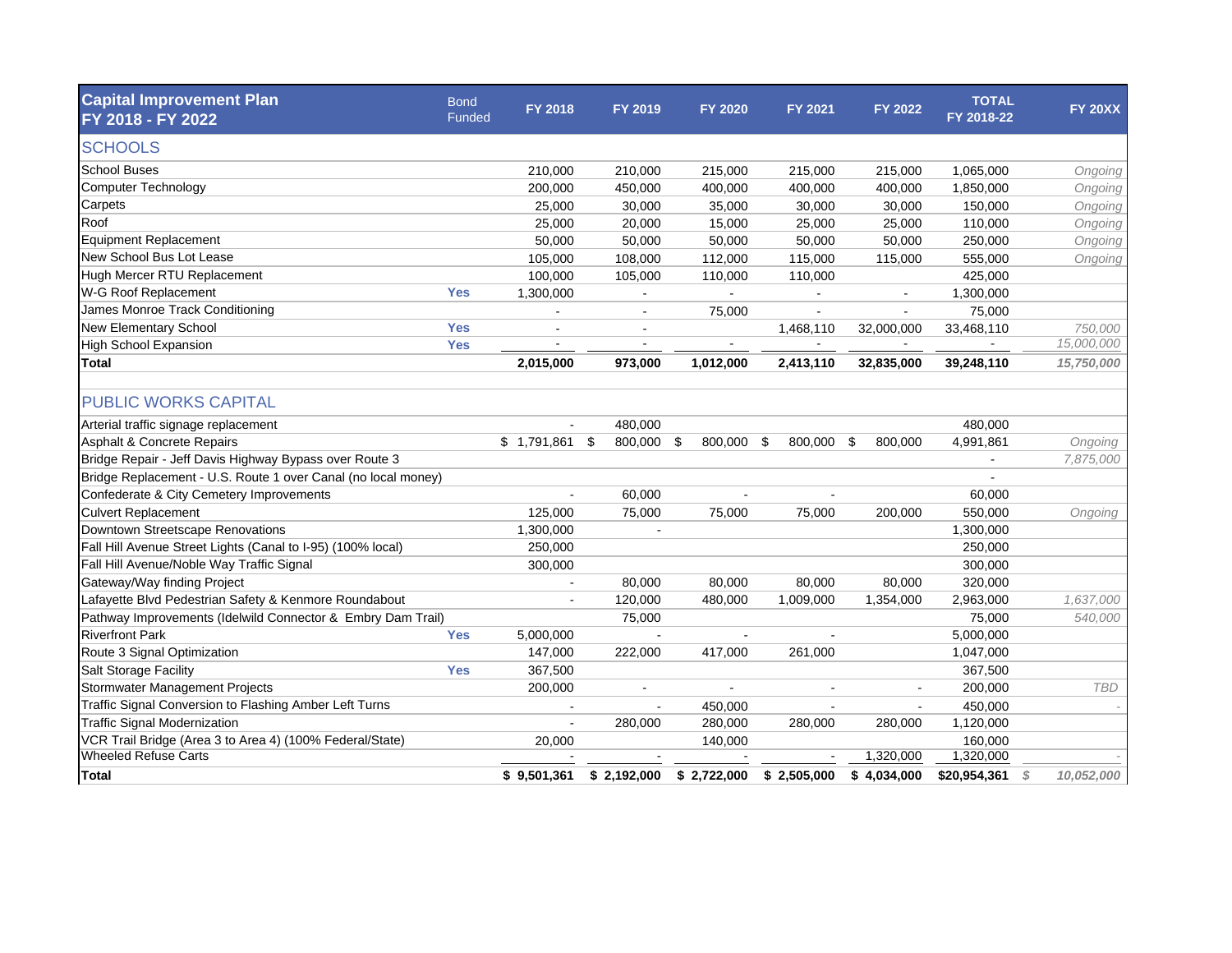| <b>Capital Improvement Plan</b><br>FY 2018 - FY 2022         | <b>Bond</b><br>Funded | <b>FY 2018</b>           | FY 2019        | <b>FY 2020</b> | <b>FY 2021</b> | <b>FY 2022</b> | <b>TOTAL</b><br>FY 2018-22 | <b>FY 20XX</b>  |
|--------------------------------------------------------------|-----------------------|--------------------------|----------------|----------------|----------------|----------------|----------------------------|-----------------|
|                                                              |                       |                          |                |                |                |                |                            |                 |
| <b>PUBLIC FACILITIES CAPITAL</b>                             |                       |                          |                |                |                |                |                            |                 |
| <b>Technology Replacements</b>                               |                       | 300,000 \$<br>\$         | 300,000        | 300,000<br>-\$ | \$<br>300,000  | \$<br>300,000  | 1,500,000                  | Ongoing         |
| Enterprise Resource Planning System                          | <b>Yes</b>            | 1,500,000                |                |                |                |                | 1,500,000                  |                 |
| IT Disaster Resilience Plan Implementation                   |                       | 67,270                   | 65,900         | 49,500         |                |                | 182,670                    |                 |
| Police Voice over IP Phone System                            |                       |                          | 113,160        |                |                |                | 113,160                    |                 |
| Document Management System                                   |                       |                          |                | 155,300        |                |                | 155,300                    |                 |
| Fiber Network Expansion                                      | <b>Yes</b>            |                          | 140,150        | 85,285         | 241,600        |                | 467,035                    |                 |
| Public Wi-FI "Fred-Fi"                                       | <b>Yes</b>            |                          |                | 66,860         | 48,230         |                | 115,090                    |                 |
| Alum Springs Bridge                                          | <b>Yes</b>            | $\blacksquare$           | $\blacksquare$ | 1,310,000      |                | $\blacksquare$ | 1,310,000                  |                 |
| Alum Springs Storage Building and Restroom                   | <b>Yes</b>            |                          |                | 224,000        |                | $\blacksquare$ | 224,000                    |                 |
| Bass Ellison Building /improvements                          |                       | 44,000                   | 49,000         | 48,500         |                |                | 141,500                    |                 |
| <b>City Dock improvements</b>                                |                       |                          | 37,500         |                |                |                | 37,500                     |                 |
| Dixon Park Improvements (plus wetland pavilion)              |                       |                          | 258,000        |                |                |                | 258,000                    |                 |
| Dixon Park Community Center                                  | <b>Yes</b>            |                          |                |                |                |                |                            | 25,000,000      |
| Executive Center Plaza - HVAC                                | <b>Yes</b>            |                          | 235,000        | 188,000        | 188,000        | 188,000        | 799,000                    | 564,000         |
| Executive Center Plaza                                       |                       | 90,000                   |                |                |                |                | 90,000                     | 5,000,000       |
| <b>HVAC Replacements</b>                                     |                       |                          |                |                |                |                |                            |                 |
| Memorial Park Tennis Court - Resurfacing & Fencing           |                       | 90,000                   | $\sim$         |                | $\sim$         |                | 90,000                     |                 |
| Memorial Park Tennis Court Improvements - Lighting           |                       | $\sim$                   | 290,000        |                |                |                | 290,000                    |                 |
| <b>Motts Reservoir</b>                                       |                       |                          |                |                |                |                |                            | 250,000         |
| Roof Repair - Dorothy Hard Community Center                  |                       | 60,000                   | 75,000         | 75,000         | 75,000         | 75,000         | 360,000                    |                 |
| Downtown Parking Garage                                      | <b>Yes</b>            |                          |                |                | 3,000,000      | 7,000,000      | 10,000,000                 |                 |
| Sophia Street Parking Garage Maintenance Project             |                       |                          | 200,000        |                |                |                | 200,000                    |                 |
| Liberty Place Parking Garage Agreement                       | <b>Yes</b>            |                          | 2,150,000      |                |                |                | 2,150,000                  |                 |
| Playground Equipment (inc. HL Harris)                        |                       | $\overline{\phantom{a}}$ | 27,000         | 82,500         |                |                | 109,500                    |                 |
| Planning Area Plan Updates                                   |                       | 150,000                  | 375,000        |                |                |                | 525,000                    |                 |
| Central Rappahannock Regional Library -Duct Work & Roof      |                       | 84,000                   |                |                |                |                | 84,000                     |                 |
| Central Rappahannock Regional Library - Parking Improvements |                       | 175,000                  |                |                |                |                | 175,000                    |                 |
| Central Rappahannock Regional Library                        | <b>Yes</b>            |                          |                |                |                |                |                            | 11,000,000      |
| <b>Total</b>                                                 |                       | \$2,560,270              | \$4,315,710    | \$2,584,945    | \$3,852,830    | \$7,563,000    | \$20,876,755               | 41,814,000<br>S |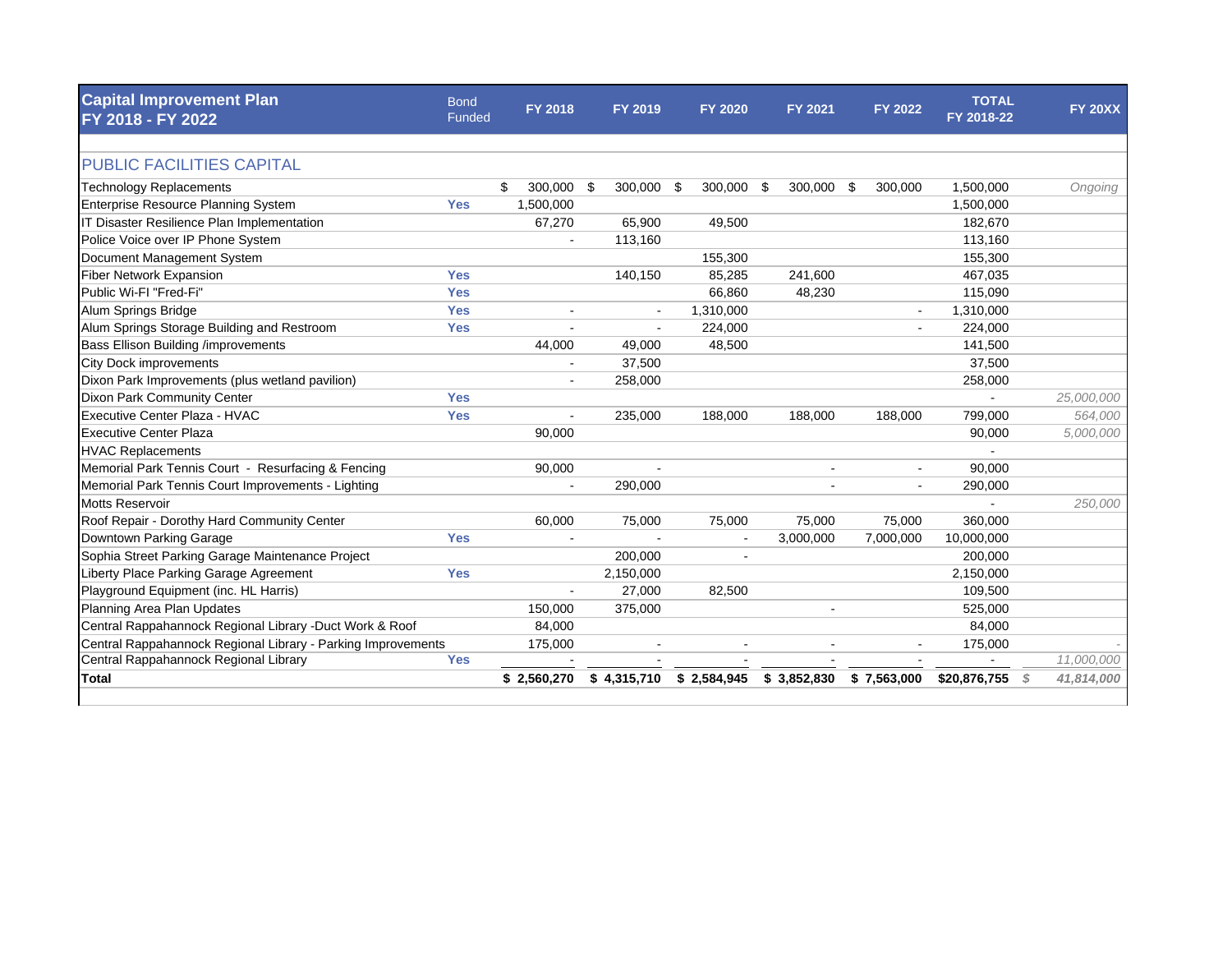| <b>Capital Improvement Plan</b><br>FY 2018 - FY 2022   | <b>Bond</b><br>Funded | <b>FY 2018</b> | FY 2019          | <b>FY 2020</b> | <b>FY 2021</b> | <b>FY 2022</b> | <b>TOTAL</b><br>FY 2018-22 |      | <b>FY 20XX</b> |
|--------------------------------------------------------|-----------------------|----------------|------------------|----------------|----------------|----------------|----------------------------|------|----------------|
| PUBLIC SAFETY CAPITAL                                  |                       |                |                  |                |                |                |                            |      |                |
| <b>Police Body Cameras</b>                             |                       |                | 100,000          | 100,000        | 100,000        | 100,000        | 400,000                    |      |                |
| Fire Station #2 - Concrete Repair/Remaining #2 Upgrade |                       | 57,000         |                  |                |                |                | 57,000                     |      |                |
| Ambulance                                              | <b>Yes</b>            |                | 325,000          | 270,000        |                |                | 595,000                    |      |                |
| <b>Dive Vehicle</b>                                    | <b>Yes</b>            |                | 220,000          |                |                |                | 220,000                    |      |                |
| <b>Fire Apparatus</b>                                  | <b>Yes</b>            |                | 675,000          | 1,500,000      |                |                | 2,175,000                  |      |                |
| <b>New Fire Station</b>                                | <b>Yes</b>            |                | 600,000          | 6,850,000      |                |                | 7,450,000                  |      |                |
| <b>Total</b>                                           |                       | \$<br>57,000   | \$1,920,000      | \$8,720,000    | 100,000<br>\$  | 100,000<br>\$  | \$10,897,000               | S    |                |
| <b>COURTS</b>                                          |                       |                |                  |                |                |                |                            |      |                |
| General District - 2nd Courtroom                       |                       |                | 500,000          |                |                |                | 500,000                    |      |                |
| <b>Renwick Building</b>                                | <b>Yes</b>            | 250,000        |                  |                |                |                | 250,000                    |      | 10,000,000     |
| <b>Total</b>                                           |                       | \$<br>250,000  | 500,000 \$<br>\$ | $\blacksquare$ | \$             | \$             | 750,000<br>\$              | - \$ | 10,000,000     |
| <b>CIP - TOTAL</b>                                     |                       | \$14,383,631   | \$9,900,710      | \$15,038,945   | \$8,870,940    | \$44,532,000   | \$92,726,226               | - S  | 77,616,000     |
|                                                        |                       |                |                  |                |                |                |                            |      |                |
| <b>FUNDING</b>                                         |                       |                |                  |                |                |                |                            |      |                |
| <b>General Fund Transfer</b>                           |                       | 2,000,000      | 3,292,760        | 2,192,100      | 1,805,000      | 3,140,000      | 12,429,860                 |      | 250,000        |
| <b>Fund Balances</b>                                   |                       | 1,005,550      | 1,100,000        |                |                |                | 2,105,550                  |      |                |
| <b>Other Local Revenues</b>                            |                       | 405,000        | 450,000          | 450,000        | 450,000        | 450,000        | 2,205,000                  |      |                |
| Gas Tax                                                |                       | 360,000        | 400,000          | 400,000        | 400,000        | 400,000        | 1,960,000                  |      |                |
| Debt                                                   |                       | 8,150,000      | 3,745,150        | 10,494,145     | 4,945,940      | 39,188,000     | 66,523,235                 |      | 67,314,000     |
| Other Local Sources (interest Earning, other fees)     |                       |                |                  |                |                |                |                            |      |                |
| <b>VDOT Funds/Federal</b>                              |                       | 2,363,081      | 912,800          | 1,502,600      | 1,270,000      | 1,354,000      | 7,402,481                  |      | 10,052,000     |
| <b>DEQ Funds (Stormwater)</b>                          |                       | 100,000        | $\sim$           |                |                |                | 100,000                    |      |                |
| Federal Share (Bass Ellison)                           |                       |                |                  |                |                |                |                            |      |                |
| <b>TOTAL</b>                                           |                       | \$14,383,631   | \$9,900,710      | \$15,038,845   | \$8,870,940    | \$44,532,000   | \$92,726,126               |      | 77,616,000     |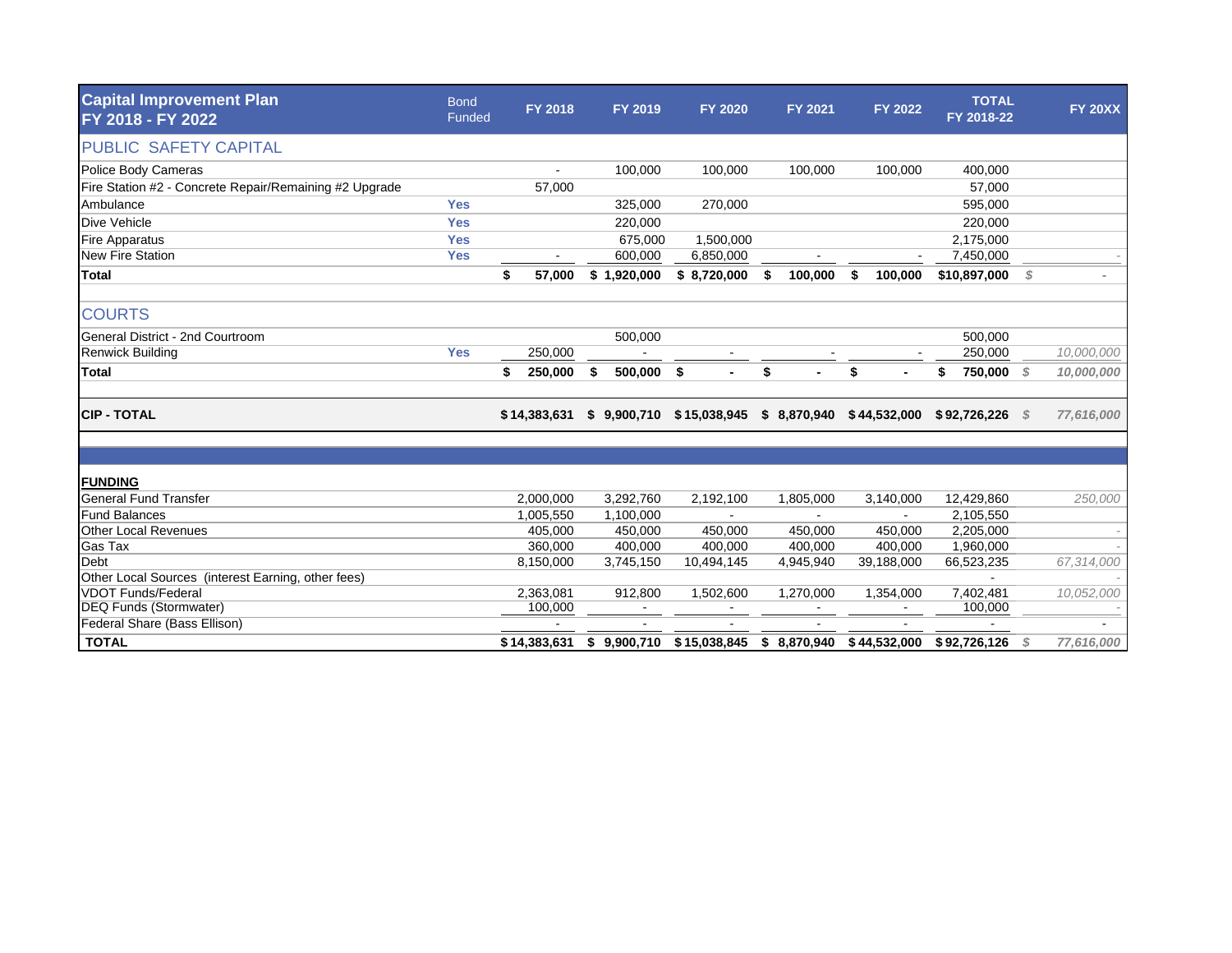| <b>Capital Improvement Plan</b><br>FY 2018 - FY 2022 | <b>FY 2018</b>           | FY 2019 | <b>FY 2020</b>  | FY 2021     | FY 2022                  | <b>TOTAL</b><br>FY 2018-22 |   | <b>FY 20XX</b> |
|------------------------------------------------------|--------------------------|---------|-----------------|-------------|--------------------------|----------------------------|---|----------------|
| <b>SCHOOLS</b>                                       |                          |         |                 |             |                          |                            |   |                |
| <b>PROJECTS</b>                                      |                          |         |                 |             |                          |                            |   |                |
| <b>School Buses</b>                                  | 210,000                  | 210,000 | 215,000         | 215,000     | 215,000                  | 1,065,000                  |   | Ongoing        |
| <b>Computer Technology</b>                           | 200,000                  | 450,000 | 400,000         | 400,000     | 400,000                  | 1,850,000                  |   | Ongoing        |
| Carpets                                              | 25,000                   | 30,000  | 35,000          | 30,000      | 30,000                   | 150,000                    |   | Ongoing        |
| Roof                                                 | 25,000                   | 20,000  | 15,000          | 25,000      | 25,000                   | 110,000                    |   | Ongoing        |
| <b>Equipment Replacement</b>                         | 50,000                   | 50,000  | 50,000          | 50,000      | 50,000                   | 250,000                    |   | Ongoing        |
| New School Bus Lot Lease                             | 105,000                  | 108,000 | 112,000         | 115,000     | 115,000                  | 555,000                    |   | Ongoing        |
| Hugh Mercer RTU Replacement                          | 100,000                  | 105,000 | 110,000         | 110,000     |                          | 425,000                    |   |                |
| W-G Roof Replacement                                 | 1,300,000                |         |                 |             | $\overline{\phantom{a}}$ | 1,300,000                  |   |                |
| James Monroe Track Conditioning                      | $\overline{\phantom{a}}$ | $\sim$  | 75,000          |             |                          | 75,000                     |   |                |
| <b>New Elementary School</b>                         | $\blacksquare$           |         |                 | 1,468,110   | 32,000,000               | 33,468,110                 |   | 750,000        |
| <b>High School Expansion</b>                         |                          |         |                 |             |                          |                            |   | 15,000,000     |
| <b>Total</b>                                         | $$2,015,000$ \$          | 973,000 | \$<br>1,012,000 | \$2,413,110 | \$32,835,000             | \$39,248,110               | S | 15,750,000     |
|                                                      |                          |         |                 |             |                          |                            |   |                |
| <b>FUNDING</b>                                       |                          |         |                 |             |                          |                            |   |                |
| <b>General Fund Transfer</b>                         | 515,000                  | 723,000 | 762,000         | 695,000     | 585,000                  | 3,280,000                  |   |                |
| <b>Fund Balances</b>                                 | 100,000                  |         |                 |             |                          | 100,000                    |   |                |
| <b>Other Local Revenues</b>                          | 100,000                  | 250,000 | 250,000         | 250,000     | 250,000                  | 1,100,000                  |   |                |
| Gas Tax                                              |                          |         |                 |             |                          |                            |   |                |
| Debt                                                 | 1,300,000                |         |                 | 1,468,110   | 32,000,000               | 34,768,110                 |   | 15,750,000     |
| <b>Total</b>                                         | 2,015,000                | 973,000 | \$<br>1,012,000 | 2,413,110   | \$32,835,000             | \$39,248,110               | S | 15,750,000     |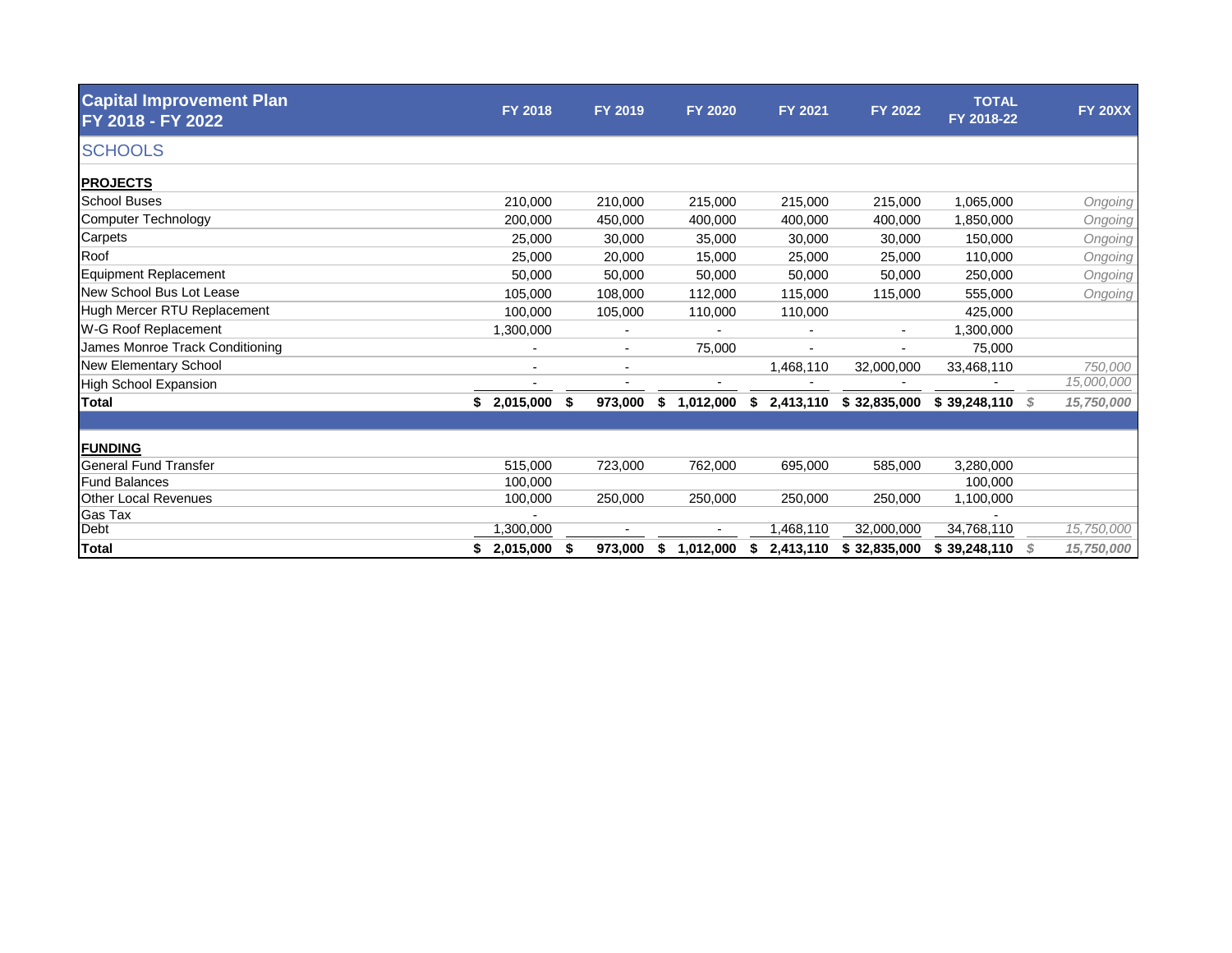| <b>Capital Improvement Plan</b><br>FY 2018 - FY 2022        | <b>FY 2018</b>                         | <b>FY 2019</b> |             | <b>FY 2020</b> | FY 2021                   | FY 2022     | <b>TOTAL</b><br>FY 2018-22 |    | <b>FY 20XX</b> |
|-------------------------------------------------------------|----------------------------------------|----------------|-------------|----------------|---------------------------|-------------|----------------------------|----|----------------|
| <b>PUBLIC WORKS CAPITAL</b>                                 |                                        |                |             |                |                           |             |                            |    |                |
| <b>PROJECTS</b>                                             |                                        |                |             |                |                           |             |                            |    |                |
| Arterial traffic signage replacement                        |                                        | 480,000        |             |                |                           |             | 480,000                    |    |                |
| <b>Asphalt &amp; Concrete Repairs</b>                       | $$1,791,861$ \$                        | 800,000 \$     |             | 800,000 \$     | 800,000 \$                | 800,000     | 4,991,861                  |    | Ongoing        |
| Bridge Repair - Jeff Davis Highway Bypass over Route 3      |                                        |                |             |                |                           |             |                            |    | 7,875,000      |
| Confederate & City Cemetery Improvements                    |                                        | 60,000         |             |                |                           |             | 60,000                     |    |                |
| <b>Culvert Replacement</b>                                  | 125.000                                | 75,000         |             | 75.000         | 75,000                    | 200,000     | 550,000                    |    | Ongoing        |
| Downtown Streetscape Renovations                            | 1,300,000                              |                |             |                |                           |             | 1,300,000                  |    |                |
| Fall Hill Avenue Street Lights (Canal to I-95)              | 250,000                                |                |             |                |                           |             | 250,000                    |    |                |
| Fall Hill Avenue/Noble Way Traffic Signal                   | 300,000                                |                |             |                |                           |             | 300,000                    |    |                |
| Gateway/Way finding Project                                 |                                        | 80,000         |             | 80,000         | 80,000                    | 80,000      | 320,000                    |    |                |
| Lafayette Blvd Pedestrian Safety & Kenmore Roundabout       |                                        | 120,000        |             | 480,000        | 1,009,000                 | 1,354,000   | 2,963,000                  |    | 1,637,000      |
| Pathway Improvements (Idelwild Connector & Embry Dam Trail) |                                        | 75,000         |             |                |                           |             | 75,000                     |    | 540,000        |
| <b>Riverfront Park</b>                                      | 5,000,000                              |                |             |                |                           |             | 5,000,000                  |    |                |
| Route 3 Signal Optimization                                 | 147,000                                | 222,000        |             | 417,000        | 261,000                   |             | 1,047,000                  |    |                |
| Salt Storage Facility                                       | 367,500                                |                |             |                |                           |             | 367,500                    |    |                |
| Stormwater Management Projects                              | 200,000                                |                |             |                |                           |             | 200,000                    |    | <b>TBD</b>     |
| Traffic Signal Conversion to Flashing Amber Left Turns      |                                        |                |             | 450,000        |                           |             | 450,000                    |    |                |
| <b>Traffic Signal Modernization</b>                         |                                        | 280,000        |             | 280,000        | 280,000                   | 280,000     | 1,120,000                  |    |                |
| VCR Trail Bridge (Area 3 to Area 4) (100% Federal/State)    | 20,000                                 |                |             | 140,000        |                           |             | 160,000                    |    |                |
| <b>Wheeled Refuse Carts</b>                                 |                                        |                |             |                |                           | 1,320,000   | 1,320,000                  |    |                |
| Total                                                       | $$9,501,361$ $$2,192,000$ $$2,722,000$ |                |             |                | $$2,505,000$ $$4,034,000$ |             | \$20,954,361               | S. | 10,052,000     |
|                                                             |                                        |                |             |                |                           |             |                            |    |                |
| <b>FUNDING</b>                                              |                                        |                |             |                |                           |             |                            |    |                |
| <b>General Fund Transfer</b>                                | 850,000                                | 695.000        |             | 635.000        | 635.000                   | 2,080,000   | 4,895,000                  |    |                |
| <b>Fund Balances</b>                                        | 242,500                                |                |             |                |                           |             | 242,500                    |    |                |
| <b>Other Local Revenues</b>                                 | 250,000                                | 200,000        |             | 200,000        | 200,000                   | 200,000     | 1,050,000                  |    |                |
| Gas Tax                                                     | 360,000                                | 400,000        |             | 400,000        | 400,000                   | 400,000     | 1,960,000                  |    |                |
| Debt                                                        | 5,350,000                              |                |             |                |                           |             | 5,350,000                  |    |                |
| <b>VDOT Funds</b>                                           | 2,348,861                              | 897,000        |             | 1,487,000      | 1,270,000                 | 1,354,000   | 7,356,861                  |    | 10,052,000     |
| <b>DEQ Funds (Stormwater)</b>                               | 100,000                                | $\blacksquare$ |             |                | $\overline{\phantom{a}}$  | ٠           | 100,000                    |    |                |
| <b>Total</b>                                                | \$9,501,361                            | \$2,192,000    | \$2,722,000 |                | \$2,505,000               | \$4,034,000 | \$20,954,361               | \$ | 10,052,000     |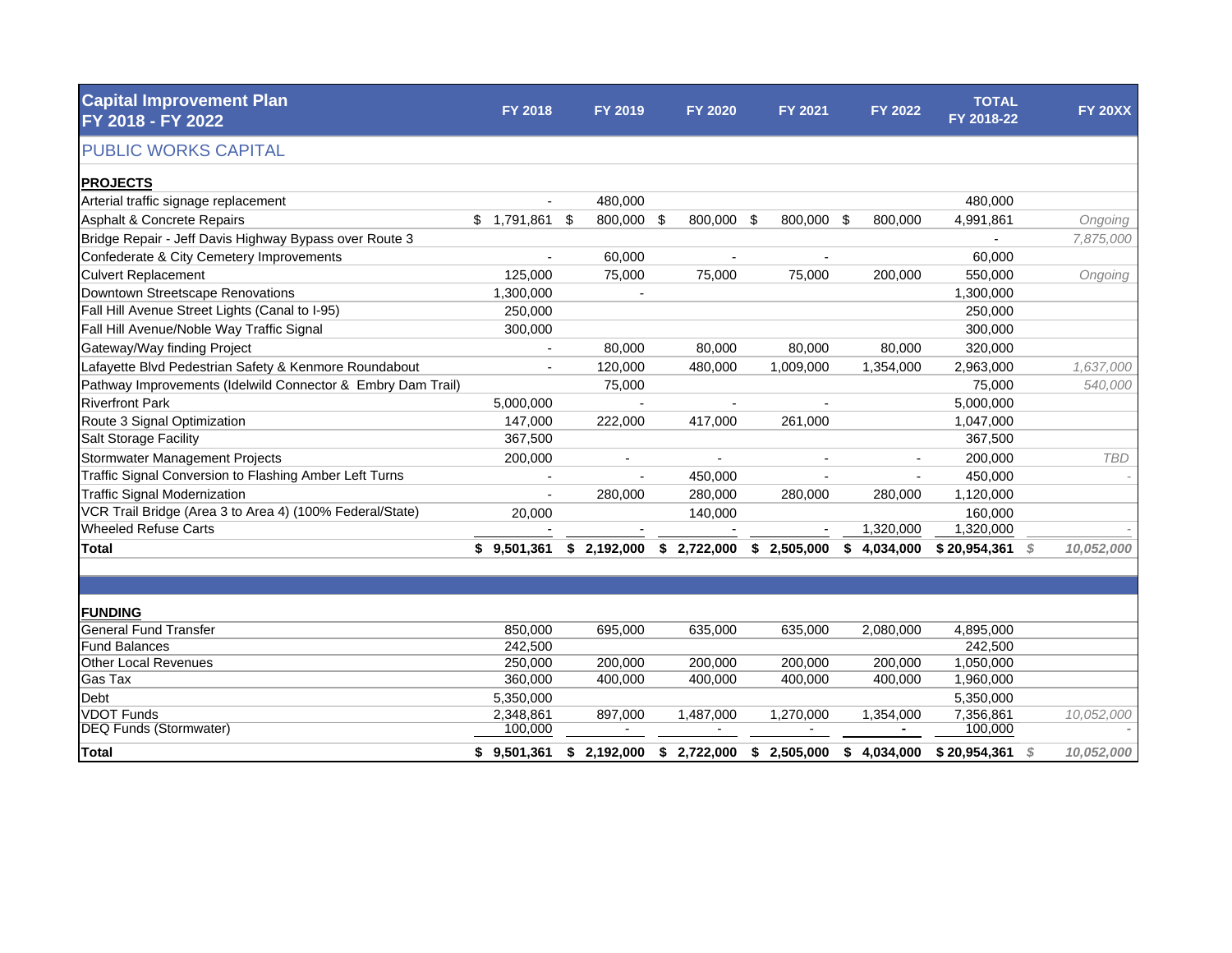| <b>Capital Improvement Plan</b><br>FY 2018 - FY 2022                | <b>FY 2018</b> | FY 2019                  | <b>FY 2020</b> | <b>FY 2021</b>           | <b>FY 2022</b> | <b>TOTAL</b><br>FY 2018-22 | <b>FY 20XX</b> |
|---------------------------------------------------------------------|----------------|--------------------------|----------------|--------------------------|----------------|----------------------------|----------------|
| <b>PUBLIC FACILITIES CAPITAL</b>                                    |                |                          |                |                          |                |                            |                |
| <b>PROJECTS</b>                                                     |                |                          |                |                          |                |                            |                |
| <b>Technology Replacements</b><br>\$                                | 300,000 \$     | 300,000 \$               | 300,000        | - \$<br>300,000 \$       | 300,000        | 1,500,000                  | Ongoing        |
| Enterprise Resource Planning System                                 | 1,500,000      |                          |                |                          |                | 1,500,000                  |                |
| IT Disaster Resilience Plan Implementation                          | 67,270         | 65,900                   | 49.500         |                          |                | 182,670                    |                |
| Police Voice over IP Phone System                                   |                | 113,160                  |                |                          |                | 113,160                    |                |
| Document Management System                                          |                |                          | 155,300        |                          |                | 155,300                    |                |
| <b>Fiber Network Expansion</b>                                      |                | 140,150                  | 85,285         | 241,600                  |                | 467,035                    |                |
| Public Wi-FI "Fred-Fi"                                              |                |                          | 66,860         | 48,230                   |                | 115,090                    |                |
| Alum Springs Bridge                                                 | $\blacksquare$ |                          | 1,310,000      |                          | $\blacksquare$ | 1,310,000                  |                |
| Alum Springs Storage Building and Restroom                          | $\sim$         | $\overline{a}$           | 224,000        |                          | $\sim$         | 224,000                    |                |
| Bass Ellison Building /improvements                                 | 44.000         | 49,000                   | 48.500         |                          |                | 141,500                    |                |
| <b>City Dock improvements</b>                                       |                | 37,500                   |                |                          |                | 37,500                     |                |
| Dixon Park Improvements (plus wetland pavilion)                     |                | 258,000                  |                |                          |                | 258,000                    |                |
| Dixon Park Community Center                                         |                |                          |                |                          |                | $\overline{\phantom{a}}$   | 25,000,000     |
| Executive Center Plaza - HVAC                                       |                | 235,000                  | 188,000        | 188,000                  | 188,000        | 799,000                    | 564,000        |
| <b>Executive Center Plaza</b>                                       | 90.000         |                          |                |                          |                | 90.000                     | 5,000,000      |
| Memorial Park Tennis Court Improvements - Resurfacing & Fencir      | 90,000         | $\overline{\phantom{a}}$ |                |                          |                | 90,000                     |                |
| Memorial Park Tennis Court Improvements - Lighting                  | $\blacksquare$ | 290,000                  |                |                          |                | 290,000                    |                |
| <b>Motts Reservoir</b>                                              |                |                          |                |                          |                | $\sim$                     | 250,000        |
| Roof Repair - Dorothy Hard Community Center                         | 60.000         | 75.000                   | 75,000         | 75,000                   | 75,000         | 360,000                    |                |
| Downtown Parking Garage                                             |                |                          |                | 3,000,000                | 7,000,000      | 10,000,000                 |                |
| Sophia Street Parking Garage Maintenance Project (Revised Estimate) |                | 200,000                  |                |                          |                | 200,000                    |                |
| Liberty Place Parking Garage Agreement                              |                | 2,150,000                |                |                          |                | 2,150,000                  |                |
| Playground Equipment (inc. HL Harris)                               |                | 27.000                   | 82.500         |                          |                | 109,500                    |                |
| Planning Area Plan Updates                                          | 150,000        | 375,000                  |                |                          |                | 525,000                    |                |
| Central Rappahannock Regional Library -Duct Work & Roof Repair      | 84,000         |                          |                |                          |                | 84,000                     |                |
| Central Rappahannock Regional Library - Parking & Lot Removal       | 175,000        | $\blacksquare$           |                | $\overline{\phantom{a}}$ |                | 175,000                    |                |
| Central Rappahannock Regional Library                               |                |                          |                |                          |                |                            | 11,000,000     |
| <b>Total</b>                                                        | \$2,560,270    | \$4,315,710              | \$2,584,945    | \$3,852,830              | \$7,563,000    | \$20,876,755               | \$41,814,000   |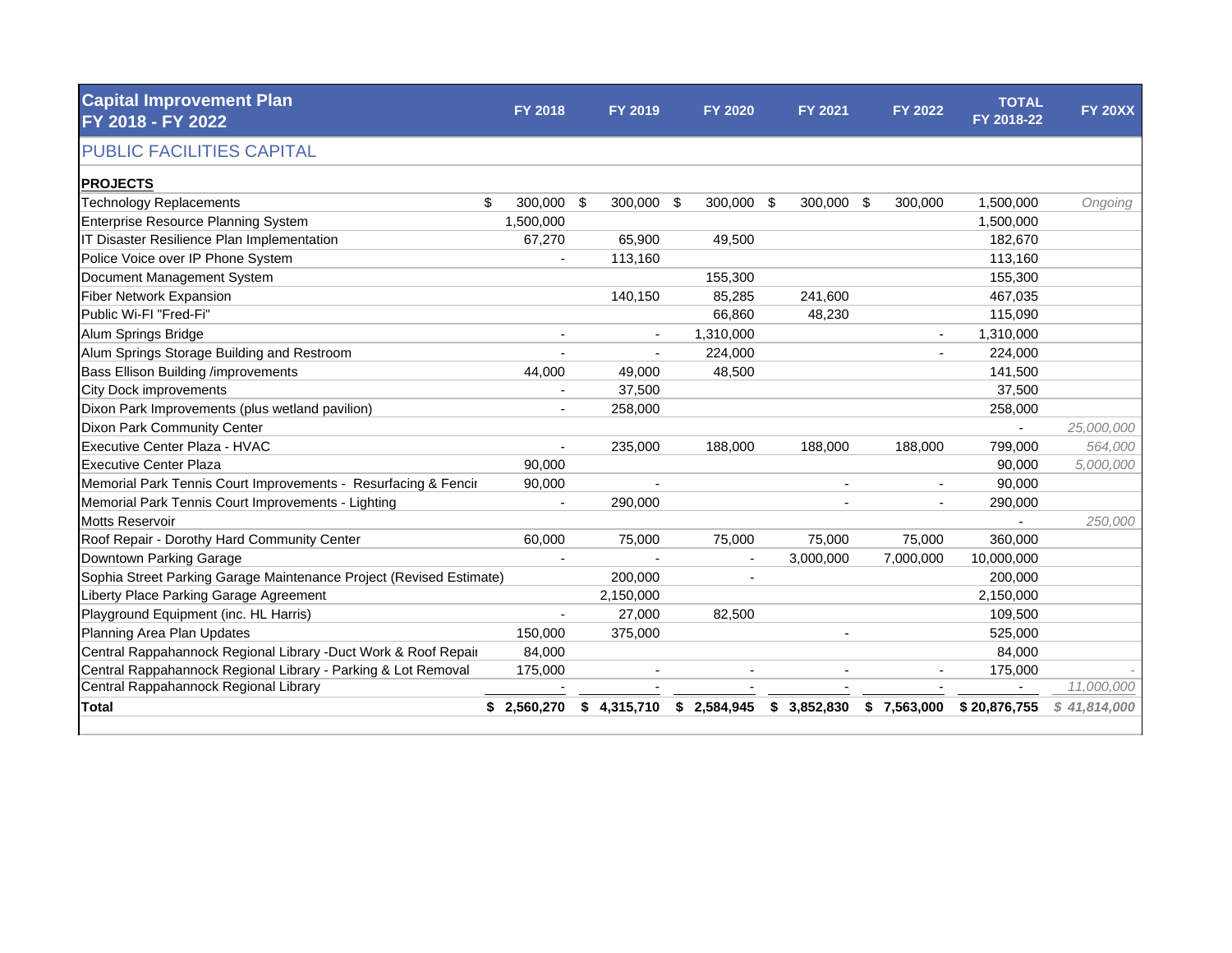| <b>Capital Improvement Plan</b><br>FY 2018 - FY 2022 | <b>FY 2018</b> | <b>FY 2019</b> | <b>FY 2020</b> | <b>FY 2021</b> | FY 2022           | <b>TOTAL</b><br>FY 2018-22 | <b>FY 20XX</b> |
|------------------------------------------------------|----------------|----------------|----------------|----------------|-------------------|----------------------------|----------------|
|                                                      |                |                |                |                |                   |                            |                |
| <b>FUNDING</b>                                       |                |                |                |                |                   |                            |                |
| <b>General Fund Transfer</b>                         | 635,000        | 1,774,760      | 695,200        | 375,000        | 375,000           | 3,854,960                  |                |
| <b>Fund Balances</b>                                 | 378,050        |                |                |                |                   | 378,050                    | $\sim$         |
| <b>Other Local Revenues</b>                          | 33,000         |                |                |                |                   | 33,000                     | 250,000        |
| Debt                                                 | ,500,000       | 2,525,150      | 1,874,145      | 3,477,830      | 7,188,000         | 16,565,125                 | 41,564,000     |
| <b>Federal Revenues</b>                              | 14,220         | 15,800         | 15,600         |                |                   | 45,620                     |                |
| Total                                                | \$2.560.270    | 4,315,710      | 2,584,945      | 3,852,830      | 7,563,000<br>- \$ | \$20,876,755               | \$41,814,000   |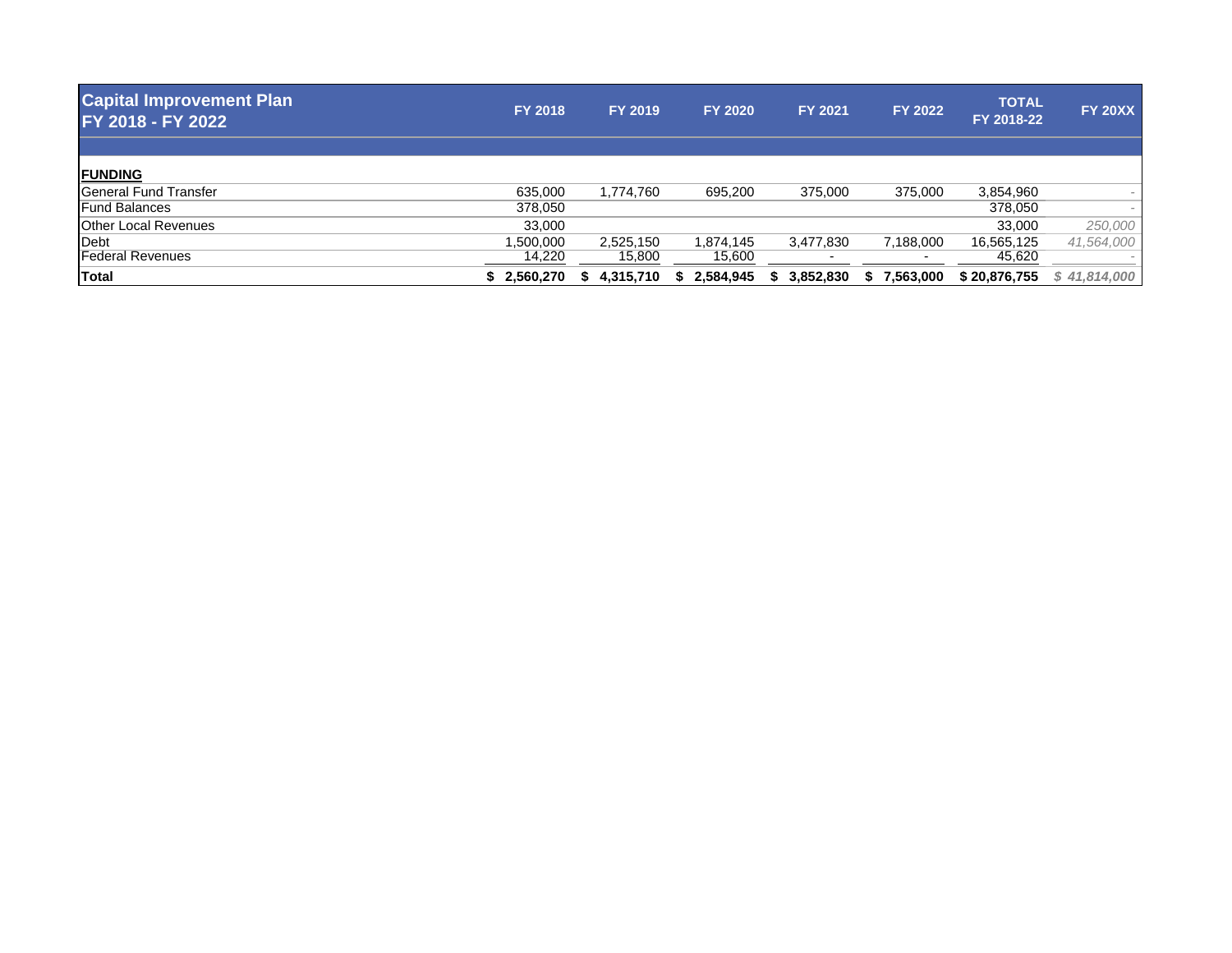| <b>Capital Improvement Plan</b><br>FY 2018 - FY 2022   | FY 2018      |   | FY 2019   |    | <b>FY 2020</b> |   | FY 2021 |    | FY 2022 | <b>TOTAL</b><br>FY 2018-22 |   | <b>FY 20XX</b> |
|--------------------------------------------------------|--------------|---|-----------|----|----------------|---|---------|----|---------|----------------------------|---|----------------|
| PUBLIC SAFETY CAPITAL                                  |              |   |           |    |                |   |         |    |         |                            |   |                |
| <b>PROJECTS</b>                                        |              |   |           |    |                |   |         |    |         |                            |   |                |
| Police Body Cameras                                    | ٠            |   | 100,000   |    | 100,000        |   | 100,000 |    | 100,000 | 400,000                    |   |                |
| Fire Station #2 - Concrete Repair/Remaining #2 Upgrade | 57,000       |   |           |    |                |   |         |    |         | 57,000                     |   |                |
| Ambulance                                              |              |   | 325,000   |    | 270,000        |   |         |    |         | 595,000                    |   |                |
| Dive Vehicle                                           |              |   | 220,000   |    |                |   |         |    |         | 220,000                    |   |                |
| <b>Fire Apparatus</b>                                  |              |   | 675,000   |    | 1,500,000      |   |         |    |         | 2,175,000                  |   |                |
| New Fire Station                                       |              |   | 600,000   |    | 6,850,000      |   |         |    |         | 7,450,000                  |   |                |
| <b>Total</b>                                           | \$<br>57,000 | S | 1,920,000 | S. | 8,720,000      | S | 100,000 | S. | 100,000 | \$10,897,000               | S |                |
|                                                        |              |   |           |    |                |   |         |    |         |                            |   |                |
| <b>FUNDING</b>                                         |              |   |           |    |                |   |         |    |         |                            |   |                |
| <b>General Fund Transfer</b>                           | ٠            |   | 100,000   |    | 100,000        |   | 100,000 |    | 100,000 | 400,000                    |   |                |
| <b>Fund Balances</b>                                   | 35,000       |   | 600,000   |    |                |   |         |    |         | 635,000                    |   |                |
| <b>Other Local Revenues</b>                            | 22,000       |   |           |    |                |   |         |    |         | 22,000                     |   |                |
| Debt                                                   |              |   | ,220,000  |    | 8,620,000      |   |         |    |         | 9,840,000                  |   |                |
| <b>Total</b>                                           | 57,000       |   | 1,920,000 |    | 8,720,000      |   | 100,000 |    | 100,000 | \$10,897,000               |   |                |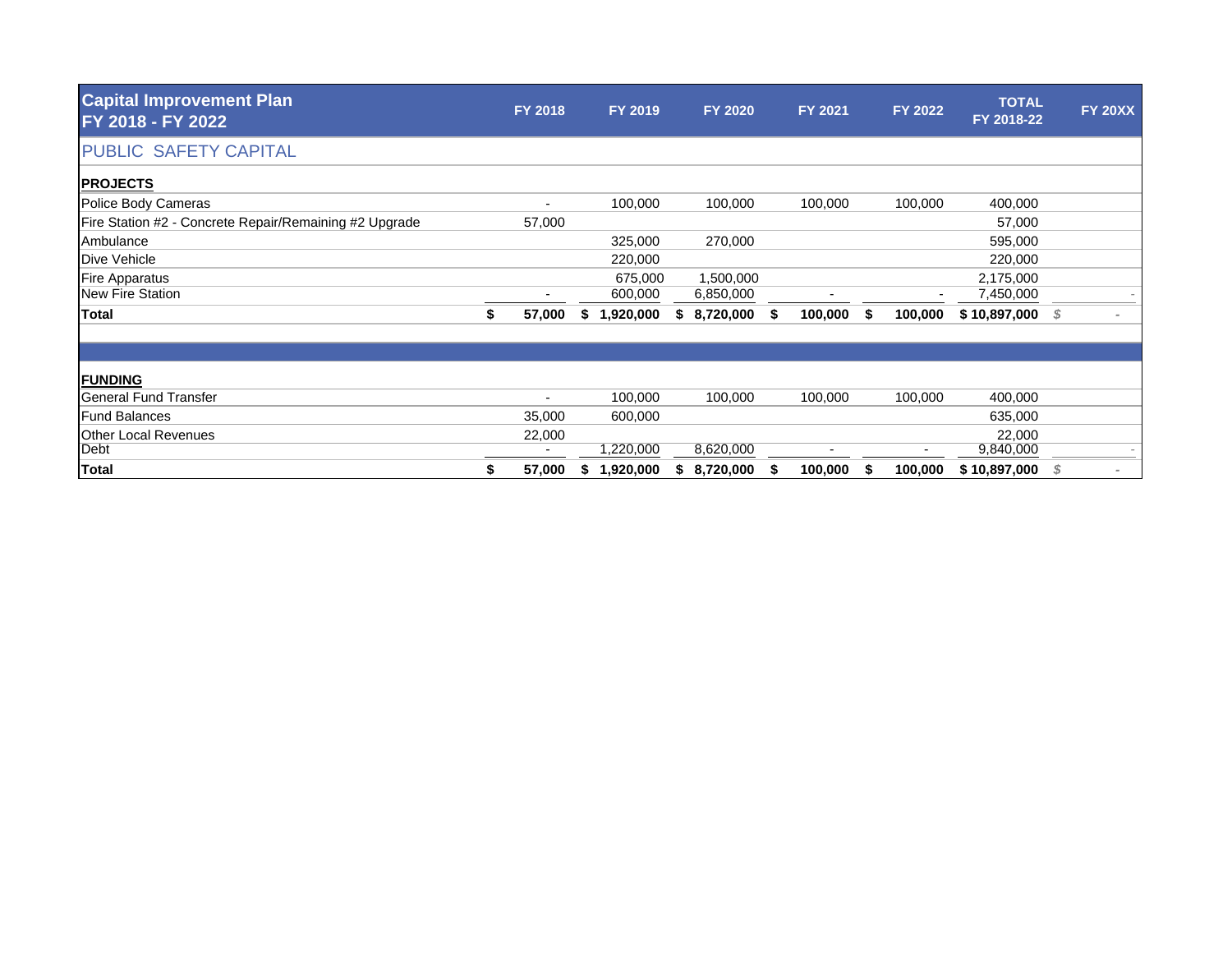| <b>FY 2018</b> |         | FY 2019                  |         |                          |                | <b>FY 2021</b> |   | <b>FY 2022</b>           |   | <b>TOTAL</b> |            | <b>FY 20XX</b> |
|----------------|---------|--------------------------|---------|--------------------------|----------------|----------------|---|--------------------------|---|--------------|------------|----------------|
|                |         |                          |         |                          |                |                |   |                          |   |              |            |                |
|                |         |                          |         |                          |                |                |   |                          |   |              |            |                |
|                |         | 500,000                  |         |                          |                |                |   |                          |   | 500,000      |            |                |
| 250,000        |         | $\overline{\phantom{a}}$ |         | $\overline{\phantom{0}}$ |                |                |   | $\overline{\phantom{0}}$ |   | 250,000      |            | 10,000,000     |
| 250,000        | - \$    |                          |         | ۰.                       |                | $\sim$         | э | $\blacksquare$           | S | 750,000      | - \$       | 10,000,000     |
|                |         |                          |         |                          |                |                |   |                          |   |              |            |                |
|                |         |                          |         |                          |                |                |   |                          |   |              |            |                |
|                |         | $\overline{\phantom{0}}$ |         |                          |                | $\blacksquare$ |   | $\blacksquare$           |   |              |            | 10,000,000     |
|                |         |                          |         |                          |                |                |   |                          |   |              |            |                |
|                | 250,000 |                          | 500,000 | $500,000$ \$             | <b>FY 2020</b> |                |   |                          |   |              | FY 2018-22 |                |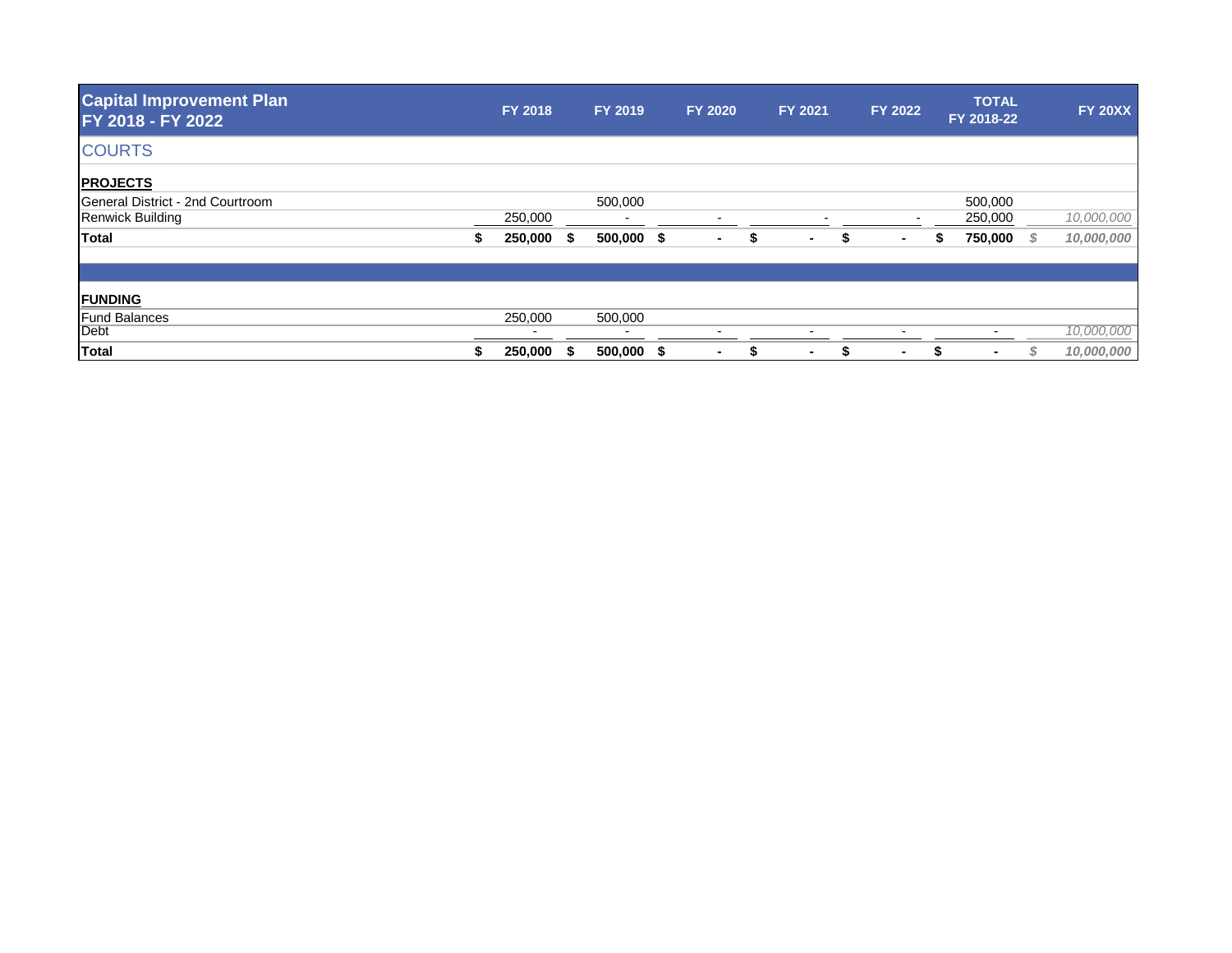| <b>Capital Improvement Plan</b><br>FY 2018 - FY 2022 |    | FY 2018                  | FY 2019       |    | <b>FY 2020</b> |     | FY 2021   |     | FY 2022 |    | <b>TOTAL</b><br>FY 2018-22 |      | <b>FY 20XX</b> |
|------------------------------------------------------|----|--------------------------|---------------|----|----------------|-----|-----------|-----|---------|----|----------------------------|------|----------------|
| <b>WATER</b>                                         |    |                          |               |    |                |     |           |     |         |    |                            |      |                |
| <b>PROJECTS</b>                                      |    |                          |               |    |                |     |           |     |         |    |                            |      |                |
| Internal System Improvements                         | \$ | 400,000                  | \$<br>400,000 | -S | 250,000        | -\$ | 250,000   | \$  | 250,000 |    | 1,550,000                  |      | Ongoing        |
| College Heights Water System Upgrades                |    | ٠                        |               |    | ٠              |     | 4,000,000 |     |         |    | 4,000,000                  |      |                |
| Powhatan Tank Improvements                           |    | ۰.                       | 500,000       |    |                |     |           |     |         |    | 500,000                    |      |                |
| Replace & Downsize 24" Powhatan / Canal Line         |    | $\overline{\phantom{a}}$ |               |    | 500,000        |     | 800,000   |     |         |    | 1,300,000                  |      |                |
| Motts Solids Dewatering System                       |    | ٠                        | 1,004,500     |    | 312,500        |     |           |     |         |    | 1,317,000                  |      |                |
| Rappahannock Raw Water Pump Station Improvements     |    | 542,000                  |               |    |                |     |           |     |         |    | 542,000                    |      |                |
| Roof Replacement at Motts Treatment Plant            |    | 312,500                  |               |    |                |     |           |     |         |    | 312,500                    |      |                |
| <b>Total</b>                                         | \$ | ,254,500                 | \$1,904,500   | \$ | 1,062,500      | S.  | 5,050,000 |     | 250,000 | S. | 9,521,500                  | - \$ |                |
|                                                      |    |                          |               |    |                |     |           |     |         |    |                            |      |                |
| <b>FUNDING</b>                                       |    |                          |               |    |                |     |           |     |         |    |                            |      |                |
| Transfer - Availability Fees                         |    | 300,000                  | 250,000       |    | 250,000        |     | 250,000   |     | 250,000 |    | 1,300,000                  |      |                |
| <b>Transfer from Water Operating</b>                 |    | 350,000                  | 150,000       |    | 500,000        |     |           |     |         |    | 1,000,000                  |      |                |
| Prior Year Capital Fund Balance                      |    | 604,500                  |               |    |                |     |           |     |         |    | 604,500                    |      |                |
| Debt Issuance                                        |    |                          | 1,504,500     |    | 312,500        |     | 4,800,000 |     |         |    | 6,617,000                  |      |                |
| <b>Total</b>                                         | S. | .254,500                 | 1,904,500     |    | 1,062,500      |     | 5,050,000 | \$. | 250,000 |    | \$9,521,500                | - S  |                |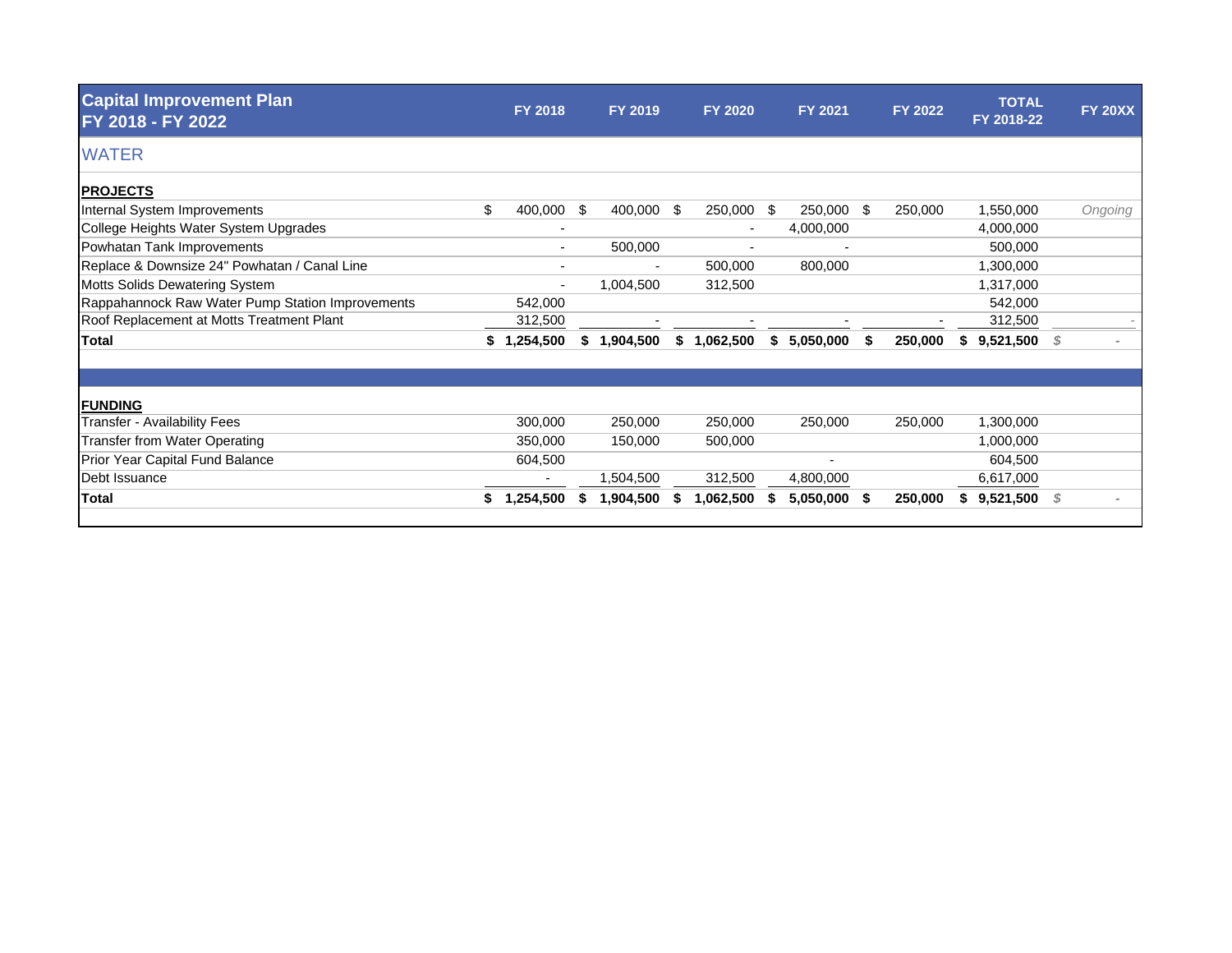| <b>Capital Improvement Plan</b><br>FY 2018 - FY 2022 | <b>FY 2018</b>           |     | FY 2019                  |   | <b>FY 2020</b> | FY 2021                  |      | <b>FY 2022</b> |    | <b>TOTAL</b><br>FY 2018-22 | <b>FY 20XX</b> |
|------------------------------------------------------|--------------------------|-----|--------------------------|---|----------------|--------------------------|------|----------------|----|----------------------------|----------------|
| <b>WASTEWATER</b>                                    |                          |     |                          |   |                |                          |      |                |    |                            |                |
| <b>PROJECTS</b>                                      |                          |     |                          |   |                |                          |      |                |    |                            |                |
| Infiltration & Inflow Abatement                      | \$<br>400,000            | -\$ | 400,000 \$               |   | 400,000 \$     | 400,000                  | - \$ | 400,000        |    | 2,000,000                  | Ongoing        |
| Caroline Street - Route 1 to Pump Station            |                          |     |                          |   |                | 1,300,000                |      |                |    | 1,300,000                  |                |
| <b>Renovate Caroline Street Pump Station</b>         |                          |     | $\blacksquare$           |   |                | 400,000                  |      |                |    | 400,000                    |                |
| Caroline Street - Pump St to Lafayette Blvd          | $\overline{\phantom{0}}$ |     | $\sim$                   |   | 500,000        | 1,000,000                |      |                |    | 1,500,000                  |                |
| Prince Edward Street - William to Canal              |                          |     | $\blacksquare$           |   | 250,000        |                          |      |                |    | 250,000                    |                |
| NPS - Farrell Lane Line Replacement                  |                          |     | $\blacksquare$           |   | 390,000        |                          |      |                |    | 390,000                    |                |
| Replace Steel Pipes Downtown                         | ٠                        |     | $\overline{\phantom{a}}$ |   |                |                          |      |                |    |                            | 240,000        |
| Pump Station Upgrades - Grinders & Hydrants          |                          |     | 120,000                  |   |                |                          |      |                |    | 120,000                    |                |
| Replace Route 2 / 17 Pump Station                    |                          |     | $\overline{\phantom{a}}$ |   | 500,000        |                          |      |                |    | 500,000                    |                |
| <b>WWTP - Rehab Oxidation Ditch</b>                  | 250,000                  |     |                          |   |                |                          |      |                |    | 250,000                    |                |
| WWTP - Rehab Influent Pump Station                   |                          |     | 1,000,000                |   |                |                          |      |                |    | 1,000,000                  |                |
| WWTP - Replace Sludge Transfer & Pumps               |                          |     | 110,000                  |   |                | 100,000                  |      |                |    | 210,000                    |                |
| Snowden Pump Station and Force Main Improvements     | 100,000                  |     | 100,000                  |   |                |                          |      |                |    | 200,000                    |                |
| <b>Total</b>                                         | \$<br>750,000            | \$  | 1,730,000                |   | \$2,040,000    | 3,200,000<br>\$          | S.   | 400,000        | S. | 8,120,000                  | 240,000        |
|                                                      |                          |     |                          |   |                |                          |      |                |    |                            |                |
| <b>FUNDING</b>                                       |                          |     |                          |   |                |                          |      |                |    |                            |                |
| <b>Transfer - Availability Fees</b>                  | 500,000                  |     | 400,000                  |   | 400,000        | 400,000                  |      | 400,000        |    | 2,100,000                  |                |
| <b>Transfer from Wastewater Operating</b>            | 125.000                  |     | 230,000                  |   | 250,000        | $\overline{\phantom{a}}$ |      |                |    | 605,000                    | 240,000        |
| Prior Year Capital Fund Balance                      | 125,000                  |     |                          |   |                |                          |      |                |    | 125,000                    |                |
| Debt Issuance                                        |                          |     | 1,100,000                |   | 1,390,000      | 2,800,000                |      |                |    | 5,290,000                  |                |
| <b>Total</b>                                         | \$<br>750.000            | \$  | 1.730.000                | S | 2.040.000      | 3.200.000<br>S           |      | 400.000        | \$ | 8.120.000                  | 240,000        |